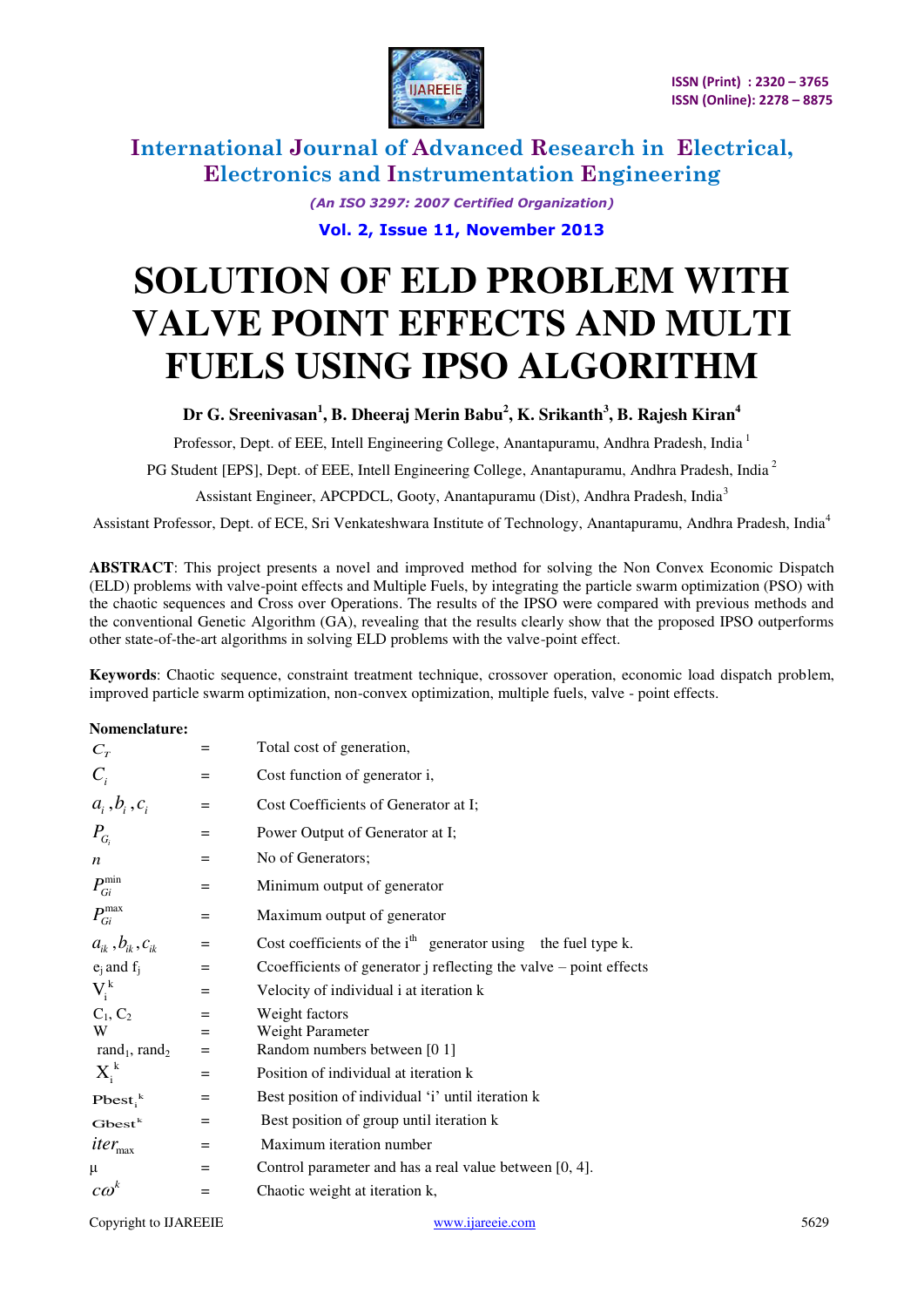

*(An ISO 3297: 2007 Certified Organization)* 

# **Vol. 2, Issue 11, November 2013**

 $\omega^k$ Weight factor from the IWA,  $\overline{C}$ = Chaotic parameter.

CR = Crossover rate

#### I.INTRODUCTION

Many Power system optimization problems including economic dispatch (ELD) have non-convex characteristics with heavy equality and inequality constraints. The objective of ELD is to determine an optimal combination of power output to meet the demand at minimum cost while satisfying the constraints. For simplicity, the cost function for each unit in the ELD problems has been approximately represented by a single quadratic function and is solved using mathematical programming techniques. Generally, these mathematical methods require the derivative information of the cost function. Unfortunately, the input-output characteristics of generating units are non convex due to prohibited operating zones, valve-point loadings, Multi-fuel effects. Moreover, many generating units, particularly those which are supplied with Multi – fuel sources (Coal, Nature Gas or Oil) lead to the problem of determining the most economical fuel to burn. Thus, the practical ELD problem should be represented as a non convex optimization problem with constraints, which makes the challenge of finding the global optimum hard and, and it cannot be directly solved by mathematical methods.

 Over the past decade, many salient methods have been developed to solve these problems, such as the Hierarchical Numerical method, Genetic Algorithm (GA), Evolutionary Programming, Tabu search, Neural Network Approaches, Differential Evolution, Particle Swarm Optimization (PSO), and Hybrid Artificial Intelligence (AI) method. However, few approaches for the ELD problem, and none of the studies mentioned above, consider both valve-point loadings and multi-fuel effects, which always exist in real power systems simultaneously. To obtain an accurate and practical Economic Dispatch solution, the realistic operation of the ELD problem should be taken both valve-point effects and multiple fuels into account.

 The main advantages of the PSO algorithm are: simple concept, easy implementation, relative robustness to control parameters, and computational efficiency. Although the PSO-based approaches have several advantages, it may get trapped in a local minimum when handling heavily constrained problems due to the limited local/global searching capabilities.

 The existing drawbacks of PSO to some extents, this paper propose an improved PSO (IPSO) framework combining the chaotic sequences and the crossover operation.

 The employment of chaotic sequences and the crossover operation in PSO can improve the global searching capability by preventing premature convergence through increased diversity of the population. In addition, an effective constraint handling technique is proposed to improve the solution quality without scarifying the computational efficiency. The suggested IPSO is applied to a non convex ELD problem consisting of 10untis-Generator system. The solutions are compared with those of state-of-the-art AI methods.

# II.FORMULATION OF ECONOMIC LOAD DISPATCH PROBLEM

Economic load dispatch problem assumes that there are N units already connected to the system. The purpose of economic load dispatch problem is to find the optimum operating policy for these N units.

### **A. Objective function:**

The minimization of simplified cost function of each generating unit can be represented as described as

$$
\min C_T = \sum_{i=1}^n C_i(P_{G_i}) \cdots \cdots \cdots (1)
$$

#### **B. System constraints:**

 In case of economic load dispatch the generations are not fixed but they are allowed to take values again within certain limits so as to meet a particular load demand with minimum fuel consumption. The total cost of generation is function of the individual generation of the sources, which can take values within certain constraints; the cost generation will depend upon the system constraint for a particular load demand. This means the cost of generation is not fixed for a particular load demand but depends upon the system constraints of the sources.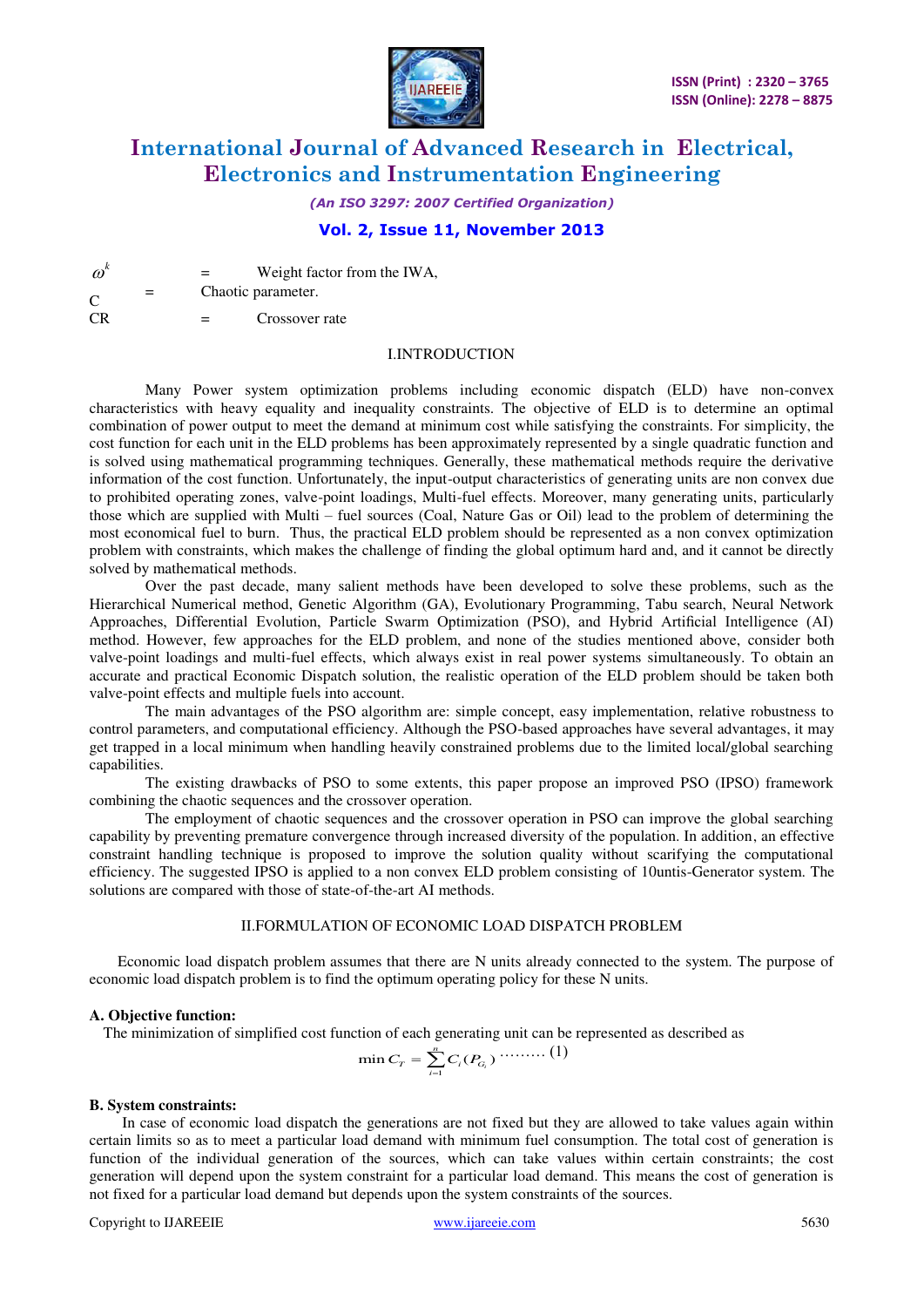

*(An ISO 3297: 2007 Certified Organization)* 

**Vol. 2, Issue 11, November 2013** 

#### **C. Equality constraints:**

 While minimizing the total generation cost, the total generation should be equal to the total system demand plus the transmission network loss. However, the network loss is not considered in this paper for simplicity. This gives the equality constraint.

$$
\sum P_{Gi} = P_D \qquad \qquad \ldots \ldots \qquad (2)
$$

#### **D. Inequality constraints:**

 The generation output of each unit should be between its minimum and maximum limits. That is, the following inequality constraint for each generator should be satisfied.

$$
P_{Gi}^{\min} \leq P_{G_i} \leq P_{Gi}^{\max} \qquad \qquad \ldots \ldots \ldots (3)
$$

#### **E. ELD problem with General smooth cost function:**

 The input-output characteristic of a steam unit is in idealized form as shown. The input to the unit shown on the ordinate may be either in terms of heat energy requirements [millions of Btu per hour (MBtu/h)] or in terms of total cost per hour (\$ per Mwh). The output is normally the net electrical output of the unit. The characteristic shown in idealized, in that it is presented as smooth, convex curve.



FIG: Input -Output curve of a steam turbine generator

The figure above in the case indicates the smooth cost function. The cost equation for above smooth curve can be written as

$$
C_i = a_i + b_i P_{G_i} + c_i P_{G_i}^{2} \quad \dots \dots \dots (4)
$$

The solution of this function can be obtained by General ELD problem method.

#### **F. ELD problem with non – smooth cost functions:**

 In reality, the objective function of an ELD problem has non differentiable points according to valve – point effects and change of fuels; therefore the objective function should be composed of a set of non – smooth cost functions. In this project, two cases of non-smooth cost functions are considered. One is the case with the valve-point loading problem and the other is the case with the multiple fuel problems.

#### **G. Considering Valve-point Effects:**

 Large steam turbine generators will have a number of steam admission valves that are opened in sequence to obtain ever-increasing output of the unit. As the unit loading increases, there by the input to the unit increases and the incremental heat rate decreases between the opening points for any two valves. However, when a valve is first opened, the throttling losses increase rapidly and the incremental heat rate rises suddenly. This gives rise to the discontinuous type of characteristics in order to schedule steam unit, although it is usually not done. It is possible to use this type of characteristic in order to schedule steam units. This type of input – output characteristics is nonconvex; hence, optimization technique that requires convex characteristics may not be used with impunity.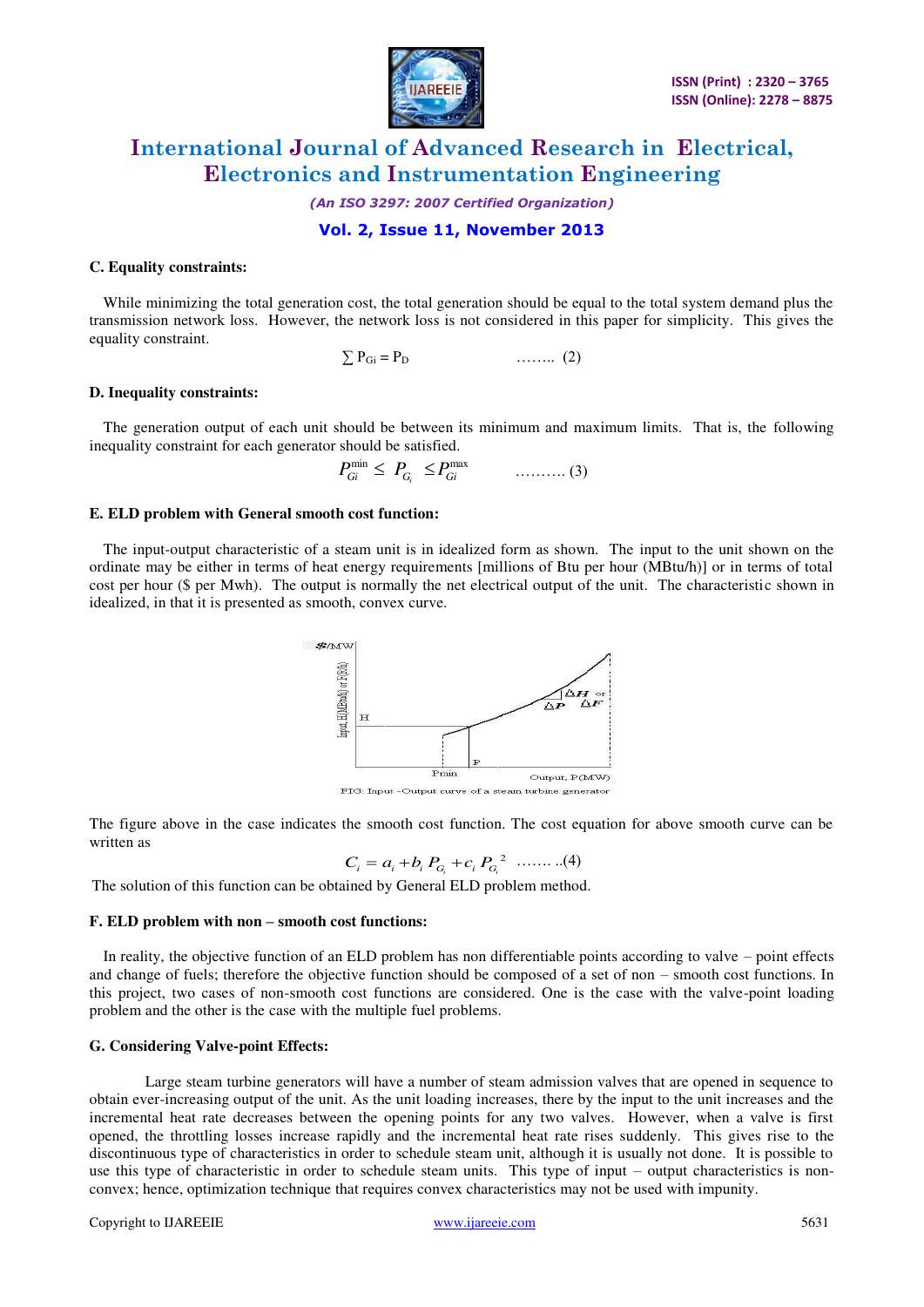

*(An ISO 3297: 2007 Certified Organization)*  **Vol. 2, Issue 11, November 2013** 



 In valve point loading problem the objective function is generally described as superposition of sinusoidal functions and quadratic function shown in equation.

$$
C_i (P_{G_i}) = a_i + b_i P_{G_i} + c_i P_{G_i}^{2} + \left| e_i \times \sin(f_i \times (P_{G_i}^{min} - P_{G_i})) \right| \tag{5}
$$

#### **H. Considering Multi Fuels effect:**

 Any given unit with multiple cost curves needs to operate on the lower contour of the intersecting curves. The resulting cost function is called a "hybrid cost function." Each segment of the hybrid cost function implies some information about the fuel being burned or the unit's operation. Since the dispatching units are practically supplied with multi-fuel sources, each unit should be represented with several piecewise quadratic functions reflecting the effects of fuel type changes, and the generator must identify the most economic fuel to burn. Thus, the fuel cost function should be practically expressed as Thus the fuel Cost Function should be practically expressed as

$$
C_i (P_{G_i}) = \begin{cases} a_{i1} + b_{i1} P_{G_i} + c_{i1} P_{G_i}^2 & \text{fuel1, } P_{G_i}^{\text{min}} \le P_{G_i} \le P_{G_i1} \\ a_{i2} + b_{i2} P_{G_i} + c_{i2} P_{G_i}^2 & \text{fuel2, } P_{G_i}^{\text{min}} \le P_{G_i} \le P_{G_i2} \\ \vdots & \vdots \\ a_{ik} + b_{ik} P_{G_i} + c_{ik} P_{G_i}^2 & \text{fuel } k, P_{G_{ik-1}} \le P_{G_i} \le P_{G_i}^{\text{max}} \end{cases} \dots \dots \dots \dots \dots \dots \tag{6}
$$

#### **I. Considering both Valve-point Effects and Multi Fuels effect:**

 To obtain an accurate and practical economic dispatch solution, the realistic operation of the ELD problem should be considered both valve-point effects and multiple fuels. This project proposed an incorporated cost model, which combines the valve-point loadings and the fuel changes into one frame. Therefore, the cost function should combine (5) with (6), and can be realistically represented as shown in (10), as below

$$
C_{i} (P_{G_{i}}) = \begin{cases} a_{i1} + b_{i1} P_{G_{i}} + c_{i1} P_{G_{i}}^{2} |e_{i1} \times \sin(f_{i1} \times (P_{G_{i1}}^{min} - P_{G_{i1}})) | & \text{fuel1, } P_{G_{i}}^{min} \le P_{G_{i}} \le P_{G_{i1}} \\ a_{i2} + b_{i2} P_{G_{i}} + c_{i2} P_{G_{i}}^{2} |e_{i2} \times \sin(f_{i2} \times (P_{G_{i2}}^{min} - P_{G_{i2}})) | & \text{fuel1, } P_{G_{i}}^{min} \le P_{G_{i}} \le P_{G_{i2}} \\ \cdot & \cdot & \cdot & \cdot & \cdot \\ a_{ik} + b_{ik} P_{G_{i}} + c_{ik} P_{G_{i}}^{2} |e_{ik} \times \sin(f_{ik} \times (P_{G_{ik}}^{min} - P_{G_{ik}})) | & \text{fuel1, } P_{G_{ik-1}} \le P_{G_{i}} \le P_{G_{i}}^{max} \end{cases} \tag{10}
$$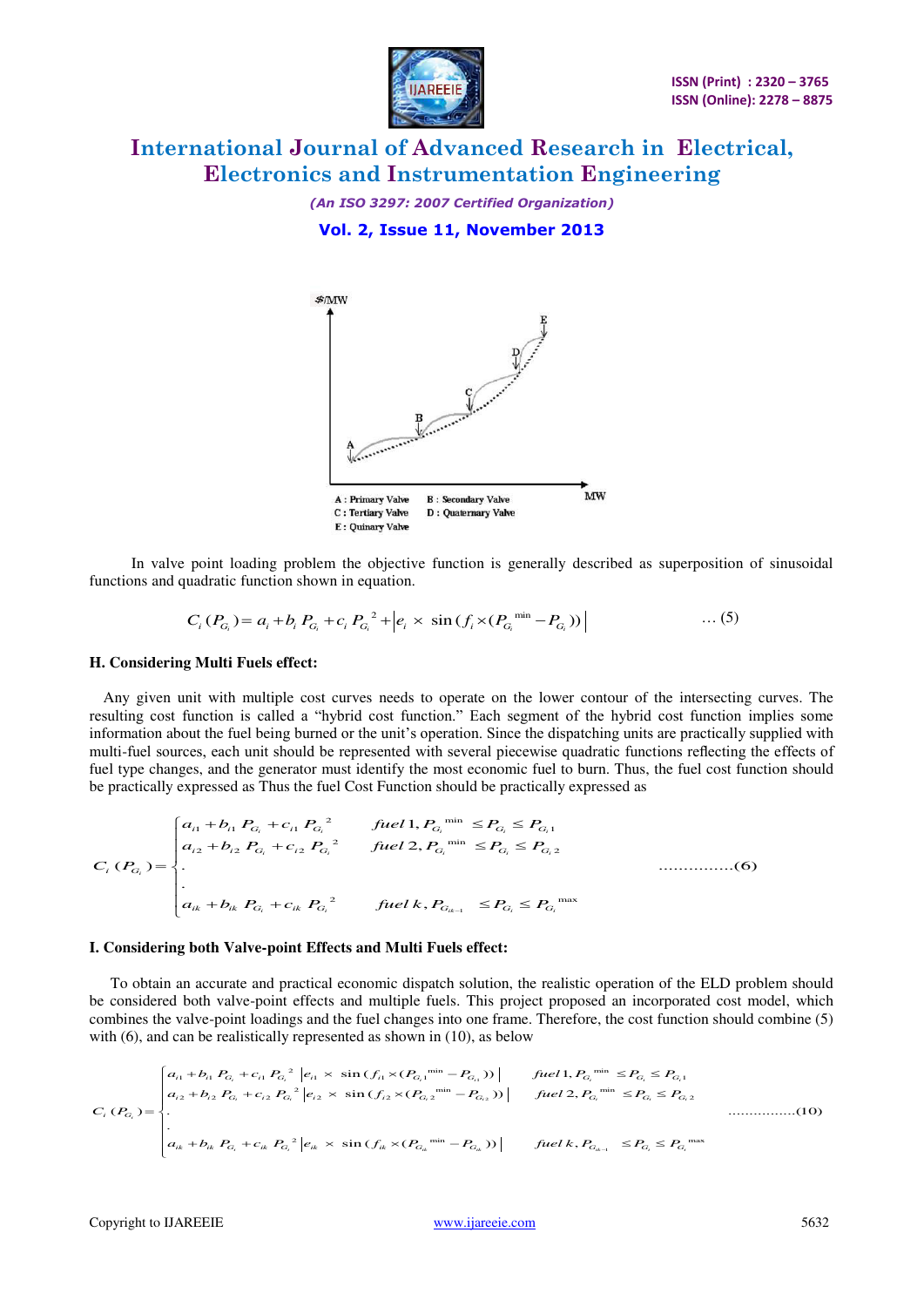

#### *(An ISO 3297: 2007 Certified Organization)*

### **Vol. 2, Issue 11, November 2013**

#### III. OVER VIEW OF THE PSO

 Particle swarm optimization (PSO) based on the analogy of swarm of bird. PSO applies the concept of social interaction to problem solving. It uses a number of agents (particles) that constitute a swarm moving around in the search space looking for the best solution. Each individual makes his decision using own experience together with other individuals' experiences, each particle keeps track of its coordinates in the solution space which are associated with the best solution (fitness) that has achieved so far by that particle. This value is called personal best, **P***best*. Another best value that is tracked by the PSO is the best value obtained so far by any particle in the neighbourhood of that particle. This value is called *Gbest*.

The basic concept of PSO lies in accelerating each particle towards its Pbest and the Gbest locations, with a random weighted acceleration at each time step.

The PSO algorithm searches in parallel using a group of individuals similar to other AI-based heuristic optimization techniques. Each individual corresponds to a candidate solution to the problem. Individuals in a swarm approach to the optimum through its present velocity, previous experience, and the experience of its neighbours.

 In a physical n-dimensional search space, the position and velocity of individual 'i' are represented as the vectors

 $X_i = (x_{i1}, x_{i2}, \dots, x_{in})$  and  $V_i = (v_{i1}, v_{i2}, \dots, v_{in})$ , respectively, in the PSO algorithm.

Let Pbest<sub>i</sub> = ( $x_{i1}^{Pbest}$ ,  $x_{i2}^{Pbest}$ , ...  $x_{in}^{Pbest}$ ) and Gbest = ( $x_i^{Gbest}$ ,  $x_2^{Gbest}$ , ...  $x_n^{Gbest}$ ) respectively, be the best position of individual and its neighbour's best position so far. Using the information, the updated velocity of individual is modified under the following equation in the PSO algorithm:

$$
V_i^{k+1} = \omega V_i^k + C_i \times \text{rand}_i \times \left( \text{Pbest}_i^k - X_i^k \right) + C_2 \times \text{rand}_2 \times \left( \text{Gbest}^k - X_i^k \right) \quad \text{........(7)}
$$
  

$$
X_i^{k+1} = X_i^k + V_i^{k+1} \quad \text{....(8)}
$$

In this velocity updating process, the values of parameters such as  $\omega$ ,  $c_1$ , and  $c_2$  should be determined in advance.

The constants  $C_1$  and  $C_2$  represent the weighting of the stochastic constants and acceleration terms that pull each particle toward the  $P_{best_i}$  and  $G_{best_i}$  positions. Suitable selection of inertia weight can provide a balance between global exploration and local exploitation, and results in a lower number of iterations to find the optimal solution. In general, to enhance the convergence characteristics, the inertia weight factor is designed to decrease linearly descending from  $\omega_{\text{max}}$  to  $\omega_{\text{min}}$  as follows:

$$
\omega^k = \omega_{\text{max}} - \frac{\omega_{\text{max}} - \omega_{\text{max}}}{iter_{\text{max}}} \times k \tag{9}
$$

Using the new position  $X_i^{k+1}$ ,  $P_{\text{best}_i}$  and  $G_{\text{best}_i}$  are updated at iteration k+1 using the greedy selection.

#### **A. Application of chaotic sequences in PSO:**

 Chaos, apparently disordered behavior that is nonetheless deterministic, is a universal phenomenon that occurs in many areas of science. Coelho and Mariani combined the chaotic sequences with the mutation factor in differential evolution to improve the solution quality. Caponetto et al. applied various chaotic sequences in evolutionary algorithms (EAs) in lieu of the random numbers. Shengsong et al adopted a chaotic hybrid algorithm to solve the optimal power flow problems. The application of the chaotic sequences has shown promising results in some engineering applications.

One of the dynamic systems evidencing chaotic behavior is the iterator called the logistic map, whose equation is described as follows:

$$
f_k = \mu \times f_{k-1} \times (1 - f_{k-1}) \quad \dots (11)
$$

 Despite the apparent simplicity of the equation, the solution exhibits a rich variety of behaviors. The behavior of the system represented by is greatly changed with the variation of μ. The value of μ determines whether *f*  stabilizes at a constant size, oscillates between limited sequences of sizes, or behaves chaotically in an unpredictable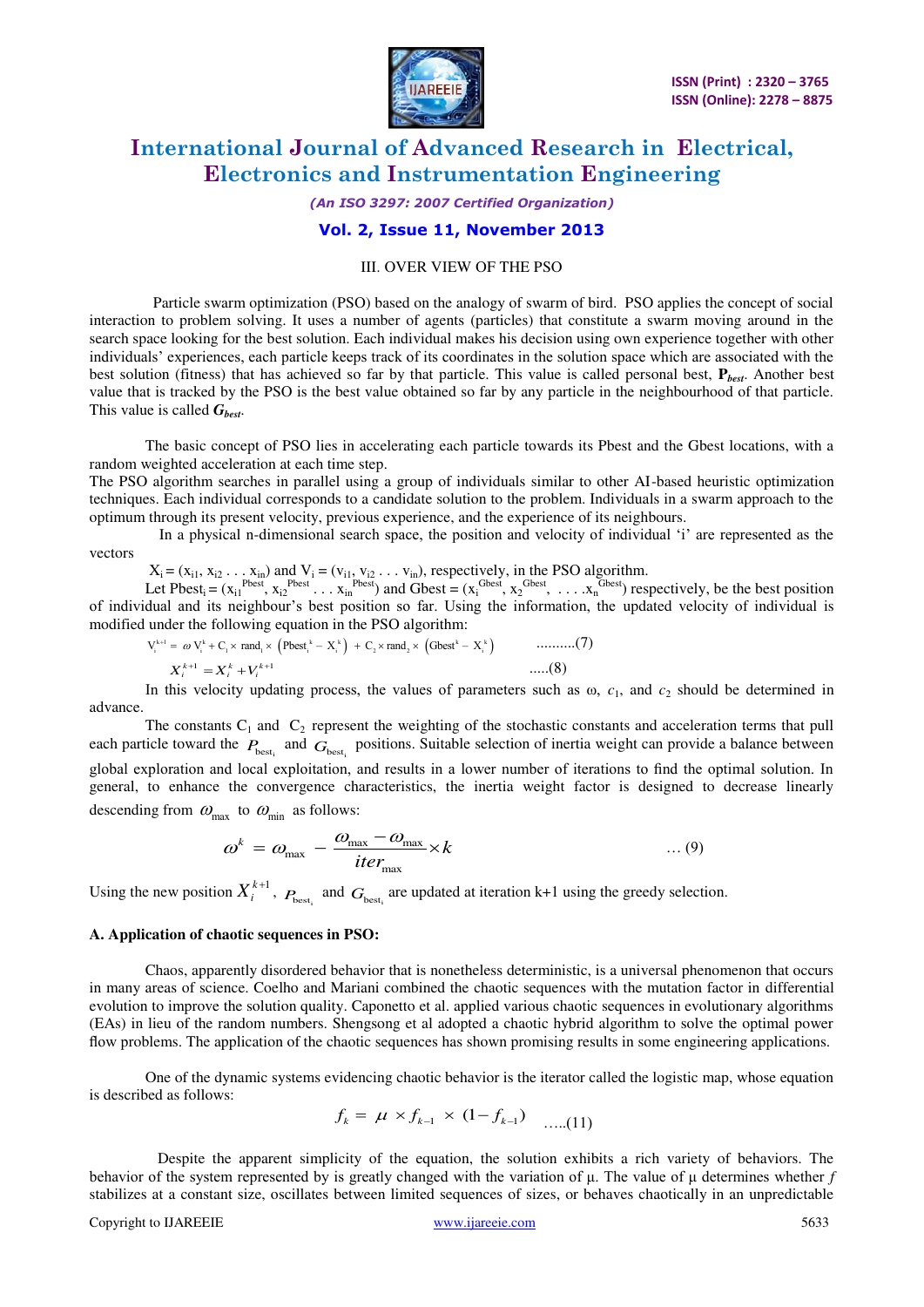

*(An ISO 3297: 2007 Certified Organization)* 

# **Vol. 2, Issue 11, November 2013**

pattern. And also the behavior of the system is deterministic, displaying chaotic dynamics when  $\mu = 4.0$  and *f*<sub>0</sub> ∉ {0, 0.25, 0.50, 0.75 1.0}.

 The performance of a PSO can depend on its parameters such as the inertia weight factors and two acceleration coefficients. The first term in (13) represents the influence of previous velocity, which provides the necessary momentum for particles to fly around in a search space. The balance between exploration and exploitation can be treated by the value of inertia weight.



Therefore, a proper control of inertia weight is very important to find the optimum solution efficiently. Shi and Eberhart made a significant improvement in the performance of the PSO with a linearly varying inertia weights over the iterations, which is widely used in PSO applications. In this Project, in order to improve the global searching capability and to increase the probability of escaping from a local minimum, a new weight-changing approach, Chaotic Inertial Weight Approach (CIWA), is suggested as defined as follows:

$$
c\omega^k = \omega^k \times f_k \dots (12)
$$

Whereas the weight in the conventional IWA decreases monotonously from  $\omega_{\text{max}}$  to  $\omega_{\text{min}}$  the proposed chaotic weight decreases and oscillates simultaneously as shown in Fig. 1. Since the suggested CIWA can encompass the whole weight domain under the decreasing line in a chaotic manner, the searching capability of the proposed algorithm can be increased as illustrated in numerical studies.

#### **B. Crossover operation:**

In order to increase the diversity of a population, the crossover operation is newly introduced to the PSO mechanism, thereby can effectively explore and exploit promising regions in a search space. The position of particle i,

$$
X_{i} = (x_{i1}, x_{i2}, \ldots x_{in})
$$
 obtained in equation (14) is mixed with Pbest<sub>i</sub> to generate a trial vector  

$$
\hat{X}_{i} = (\hat{x}_{i1}, \hat{x}_{i2}, \ldots \hat{x}_{in})
$$
 as follows:
$$
\hat{X}_{i}^{k+1} = \begin{cases} X_{ij}^{k+1}, & \text{if } r_{ij} \le CR \\ X_{ij}^{P,k}, & \text{otherwise} \end{cases}
$$
........(13)

If  $j = 1, 2, \ldots$  where  $r_{ij}$  is a uniformly distributed random number between (0,1), and CR is the crossover rate in the range of 1. When the value of CR becomes one, there is no crossover like in the conventional PSO. If the value of CR is zero, the position will always have the crossover operation similar to the GA mechanism. A proper crossover rate CR can be determined by empirical studies to improve the diversity of a population as shown in fig gives an example of the crossover mechanism for an individual i

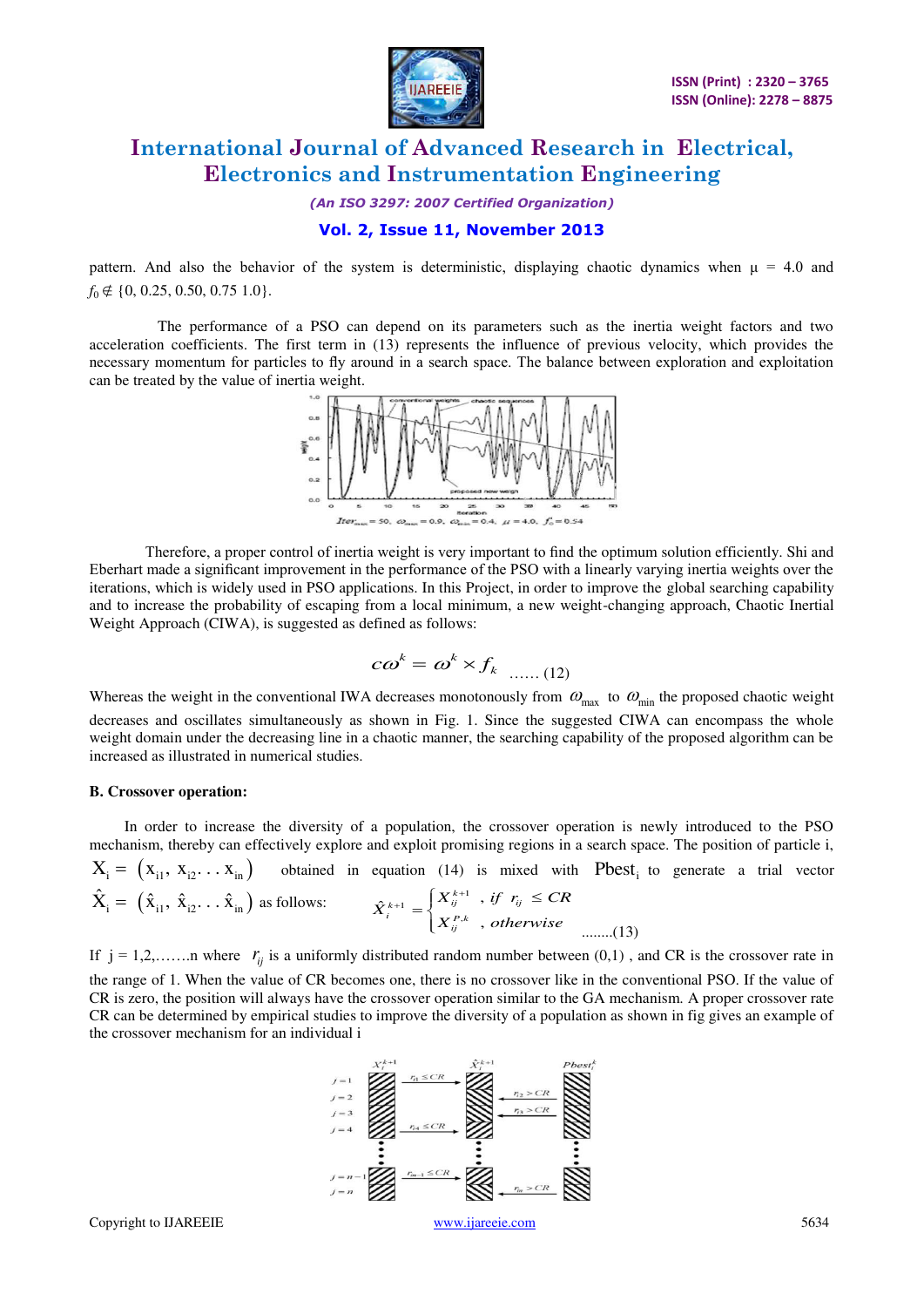

### *(An ISO 3297: 2007 Certified Organization)*

# **Vol. 2, Issue 11, November 2013**

The trail vector  $\hat{X}_i^{k+1}$  is used to update the  $P_{\text{best}_i}$  and  $G_{\text{best}_i}$  at iteration k+1 using the greedy selection. The **Pbest**<sub>*i*</sub><sup>*k*+1</sup> is set to  $\hat{X}_i^{k+1}$  if the fitness value of  $\hat{X}_i^{k+1}$  is better than that of  $P^k$ <sub>best<sub>i</sub></sub>. The developed crossover operation is applied for the improvement of  $P_{\text{best}_i}$  while the PSO evolution process of each particle is conserved by equation (14)

### IV. TREATMENT OF EQUALITY AND INEQUALITY CONSTRAINTS

It is very important to create a group of particles satisfying the equality and inequality constraints. The summation of all elements within a particle should be equal to the total system demand and each element j in particle i should be within its operating boundaries. Therefore, it is necessary to develop a strategy for satisfying the constraints. This project proposes an efficient heuristic constraint – handling technique as follows

• *Step 1:* Set  $\alpha = 1$  and adjust the value of all elements in the <sup>ith</sup> individual to satisfy the inequality constraints as follows

$$
P_{i,j}^{k(\alpha)} = \begin{cases} P_{i,j}^k, & \text{if } P_{j,\min} \le P_{i,j}^k \le P_{j,\max} \\ P_{j,\min} , & \text{if } P_{i,j}^k \le P_{j,\min} \\ P_{j,\max} , & \text{if } P_{i,j}^k \le P_{j,\max} \end{cases} \tag{14}
$$

- Step 2: Calculate the transmission network loss (i.e. P<sub>Loss</sub>) using B coefficients formula
- *Step 3:* Calculate the residual P<sub>RD</sub> by subtracting the total system demand (i.e  $P_{Loss} + P_{Load}$ ) from  $\sum P_{i,j}^{k(\alpha)}$ 1 .  $\sum_{k=1}^{n} b^k$ *i j j*  $P_{i,j}^{k(\alpha)}$  $\sum_{j=1} P_{i,j}^{k(\alpha)}$ . If  $|P_{RD}|$

 $\epsilon \in \mathcal{E}$ , then go to step 7; otherwise go to step 4. Here  $\epsilon$  is the demand tolerance

- *Step 4*: Select an element g in individual i at random, which was not selected so far, and store the value of the element g temporarily to  $P_g^{Tmp}$
- *Step 5:* Modify the value of the element g for equality constraint treatment as follows:

$$
P_{ig}^{k(\alpha)} = \begin{cases} P_{i,j}^{k(\alpha)} - \min\left\{P_{RD}, (P_{ig}^{k(\alpha)} - P_{g,\min}) \times rn_g\right\}, & \text{if } P_{RD} > 0\\ P_{i,j}^{k(\alpha)} - \max\left\{P_{RD}, (P_{ig}^{k(\alpha)} - P_{g,\max}) \times rn_g\right\}, & \text{if } P_{RD} < 0 \end{cases} \tag{15}
$$

Here  $rn<sub>g</sub>$  implies a uniformly distributed random number. This generation update rule for the equality constraint treatment is devised to reflect the operation boundary of each generator and distribute the residual to several generators at random

- *Step 6:* Re calculate  $P_{RD} = P_{RD} (P_g^{Tmp} P_{ig}^{k(\alpha)})$ . If  $P_{RD} \le \varepsilon$  l, then go to Step 7; otherwise, go to Step 4.
- Step 7: if max  $\mathcal{L}_{ij} \left\{ \left| P_{i,j}^{k(\alpha)} P_{i,j}^{k(\alpha-1)} \right| \right\} < \delta$ , then go to Step 8; otherwise,  $\alpha = \alpha + 1$  and go to Step 2. Here  $\delta$  is the solution convergence tolerance.
- *Step 8:* Stop the constraint handling procedure

### V. IMPLEMENTATION OF IMPROVED PSO ALGORITHM FOR ELD PROBLEMS

Since the decision variables in ELD Problems are real power outputs, the structure of a particle is composed of a set of elements corresponding to the generator outputs. Therefore, particle I's position at iteration k can be represented as the vector  $X_i^k = (P_{i1,\dots,i}, P_{in}^k)$  where n is the number of generators. The velocity of particle i corresponds to the generation updates for all generators. The process of the proposed IPSO algorithm can be summarized as in the following steps.

- *Step 1:* Initialize the position and velocity of a population at random while satisfying the constraints.
- *Step 2:* Update the velocity of particles.
- Copyright to IJAREEIE [www.ijareeie.com](http://www.ijareeie.com/) 5635 • *Step 3:* Modify the position of particles to satisfy the constraints, if necessary.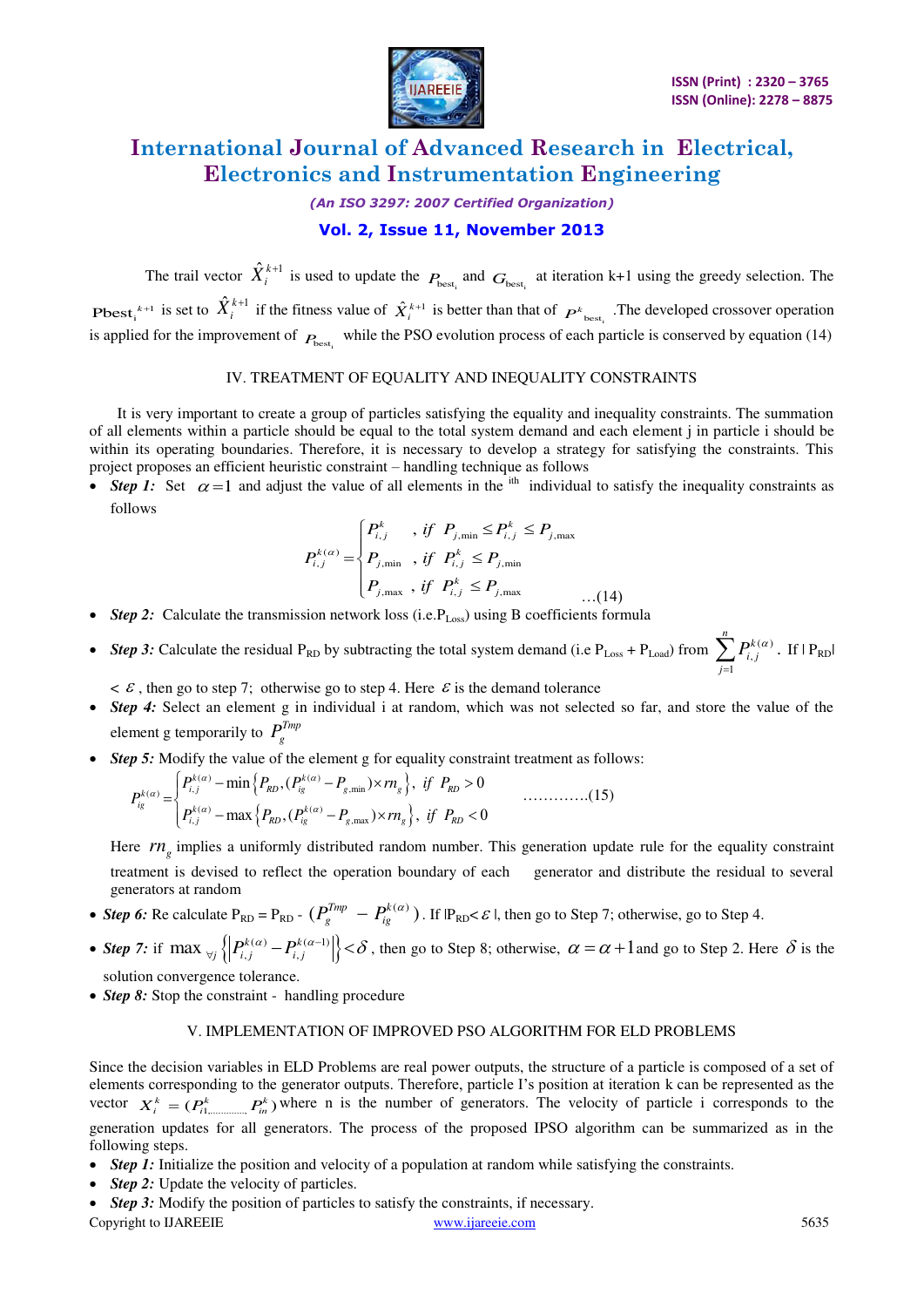

*(An ISO 3297: 2007 Certified Organization)* 

# **Vol. 2, Issue 11, November 2013**

- *Step 4:* Generate the trail vector through crossover operation process.
- *Step 5:* Update  $P_{\text{best}}$  and  $G_{\text{best}}$ .
- *Step 6:* Go to Step 2 until stopping criteria is satisfied.

In the following, the detailed implementation strategies of the proposed method are described.

### **A. Creating initial position and velocity:**

In the initialization process, a set of particles is created at random as follows:

 $P_{ij}^0 = P_{j,\text{min}}^0 + r_{ij} \times (P_{j,\text{max}} - P_{j,\text{min}})$  ..... (15)

Where  $r_{ii}$  is a uniformly distributed random number between [0, 1]. Here, the minimum and maximum power outputs

should be adjusted when the ramp rate limits are considered. Although each element satisfies the inequality constraint, the problem of equality constraint still remains to be resolved. To do this, the aforementioned equality constraint treatment strategy is applied. After creating the initial position of each particle, the velocity of each particle is also created at random.

### **B. Movement of the particles:**

To modify the position of each particle, it is necessary to calculate the velocity of each particle in the next stage by (13).In this process, the new weight approach CIWA of (17) is employed to improve the global searching capability. After that, the position of each particle is updated by (14). Since the resulting position of a particle is not always guaranteed to satisfy the constraints, the constraint treatment procedure is performed.

### **C. Crossover operation:**

The Trail vector of particle i at iteration k+1 (i.e.  $\hat{X}_i^{k+1}$ ) is generated by mixing the current position of particle i (i.e.  $X_i^{k+1}$ ) with  $\text{Pbest}_i^k$  based on a predetermined crossover rate. After that, the constraint treatment procedure is executed for each trial vector to satisfy the constraints.

# **D. Update of Pbest and Gbest:**

The Pbest of each particle at iteration k+1 is updated. If Gbest yields a smaller cost than Pbest, then  $X_i^{k+1}$  is set to Pbest<sub>*i*</sub><sup> $k$ </sup>. Otherwise, the Pbest<sub>*i*</sub><sup> $k$ </sup> is retained:

Pbest<sub>i</sub><sup>k+1</sup> = 
$$
\begin{cases} \hat{X}_{i}^{k+1}, & \text{if } f(\hat{X}_{i}^{k+1}) < f(\text{Pbest}_{i}^{k}) \\ \text{Pbest}_{i}^{k}, & \text{otherwise} \end{cases} \dots \dots (22)
$$

Also, Gbest at iteration  $k+1$  is set as the best evaluated position among all the  $Pbest_i^{k+1}$ .

### **E. Stopping criteria:**

The proposed IPSO algorithm is terminated if the iteration reaches a pre-defined maximum iteration.

### VI. TEST SYSTEMS AND RESULTS

### **A. TEST SYSTEM: 10 units generating system with Valve-point Effects and Multi Fuels Effect**

Few attempts have been made at considering both valve-point effects and multiple fuels for the realistic ELD problem. The complete solution procedure for the problem stated has been explained by taking an example of 10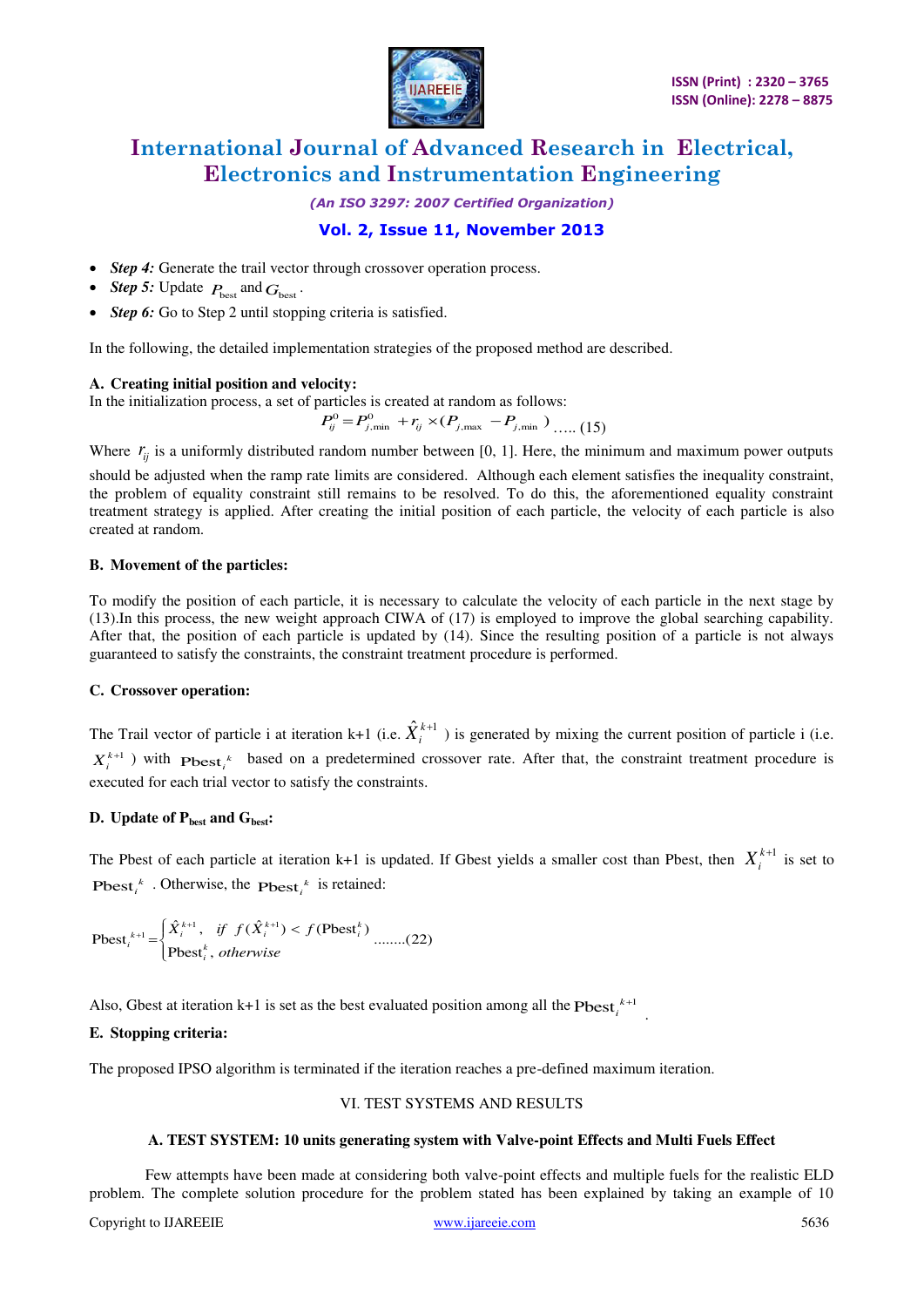

*(An ISO 3297: 2007 Certified Organization)* 

# **Vol. 2, Issue 11, November 2013**

generating units considering both multi-fuels and valve-point effects. The input data and related constraints of the test system are given in [6].

The total system demand is set to 2700 MW. The values for c1, c2, and *CR* are set to be 2.0, 2.0, and 0.2, respectively, Number of particles = 40, Inertia weight parameters  $W$ max = 0.9, Wmin=0.4, Control Parameter of chaotic Sequences U=4.0, Initial valve of *f* is random number between [0 1] expect for 0, 0.25, 0.5, 0.75 and 1.

| Methods                                | EPI6           |       | SDE[11]        |        | FA[11]         |        | GA[6]          |        | <b>IPSO</b>    |        |
|----------------------------------------|----------------|-------|----------------|--------|----------------|--------|----------------|--------|----------------|--------|
| Unit                                   | Fuel<br>Type   | Gen   | Fuel<br>Type   | Gen    | Fuel<br>Type   | Gen    | Fuel<br>Type   | Gen    | Fuel<br>Type   | Gen    |
| 1                                      | $\overline{2}$ | 255.2 | $\overline{c}$ | 217.94 | $\overline{c}$ | 218.58 | $\overline{2}$ | 218.13 | $\overline{2}$ | 211.10 |
| $\overline{2}$                         | 1              | 215.6 |                | 212.72 |                | 212.21 | 1              | 211.68 |                | 218.82 |
| 3                                      |                | 291.8 | 1              | 282.63 |                | 280.66 | $\mathbf{1}$   | 280.86 | 1              | 283.93 |
| $\overline{4}$                         | 3              | 242.1 | 3              | 239.77 | 3              | 238.85 | 3              | 239.65 | 3              | 239.72 |
| 5                                      | 1              | 293.7 |                | 277.46 |                | 276.04 | 1              | 278.63 | 1              | 310.14 |
| 6                                      | 3              | 241.9 | 3              | 240.18 | 3              | 240.38 | 3              | 239.61 | 3              | 224.80 |
| 7                                      | 1              | 301.6 | 1              | 287.29 |                | 290.18 | 1              | 288.57 | 1              | 265.70 |
| 8                                      | 3              | 242.8 | 3              | 239.91 | 3              | 239.97 | 3              | 239.71 | 3              | 239.74 |
| 9                                      | 3              | 356.6 | 3              | 426.09 | 3              | 428.52 | 3              | 428.45 | 3              | 423.51 |
| 10                                     | 1              | 288.7 | 1              | 275.01 | 1              | 274.61 | 1              | 274.70 | 1              | 282.65 |
| Power<br>Demand, $P_D$<br>(MW)         | 2700           |       | 2700           |        | 2700           |        | 2700           |        | 2700           |        |
| <b>Optimal Total</b><br>Cost $C_T(Rs)$ | 626.26         |       | 623.9225       |        | 623.8606       |        | 623.8093       |        | 622.6713       |        |
| Elapsed time<br>(Seconds)              |                |       | 21.92          |        | 12.740234      |        | 5.27           |        | 2.965          |        |

 **Table 1 Comparison of simulation results for ELD problems Valve point effect and With Multi Fuels.** 

To meet the total load demand P<sub>D</sub>, each generating unit (out of ten units) has to generate power such that the total generating cost is minimum.

The iterative Procedure is adopted for solution. The solution was tried for iterations up to 200.

A function program is developed using MATLAB 7.0.1 software to compare the generation cost of each unit depending on the fuel used.

The optimum power generations of generating units and their fuel types, the best fuel cost values are given in Table-1, below. The convergence characteristics of IPSO algorithm for solving the problem with the consideration of these two effects is show in fig - 1

The operating cost of fuel is this case is  $622.671 \text{ \textdegree}$  which is very less when compared to other existing methods. The solution is converged in 2.965 seconds which is comparatively very less with respect to other existing methods



Fig - 1 Convergence characteristics of IPSO algorithm for 10-unit system considering Both Valve Point Effects and Multi Fuels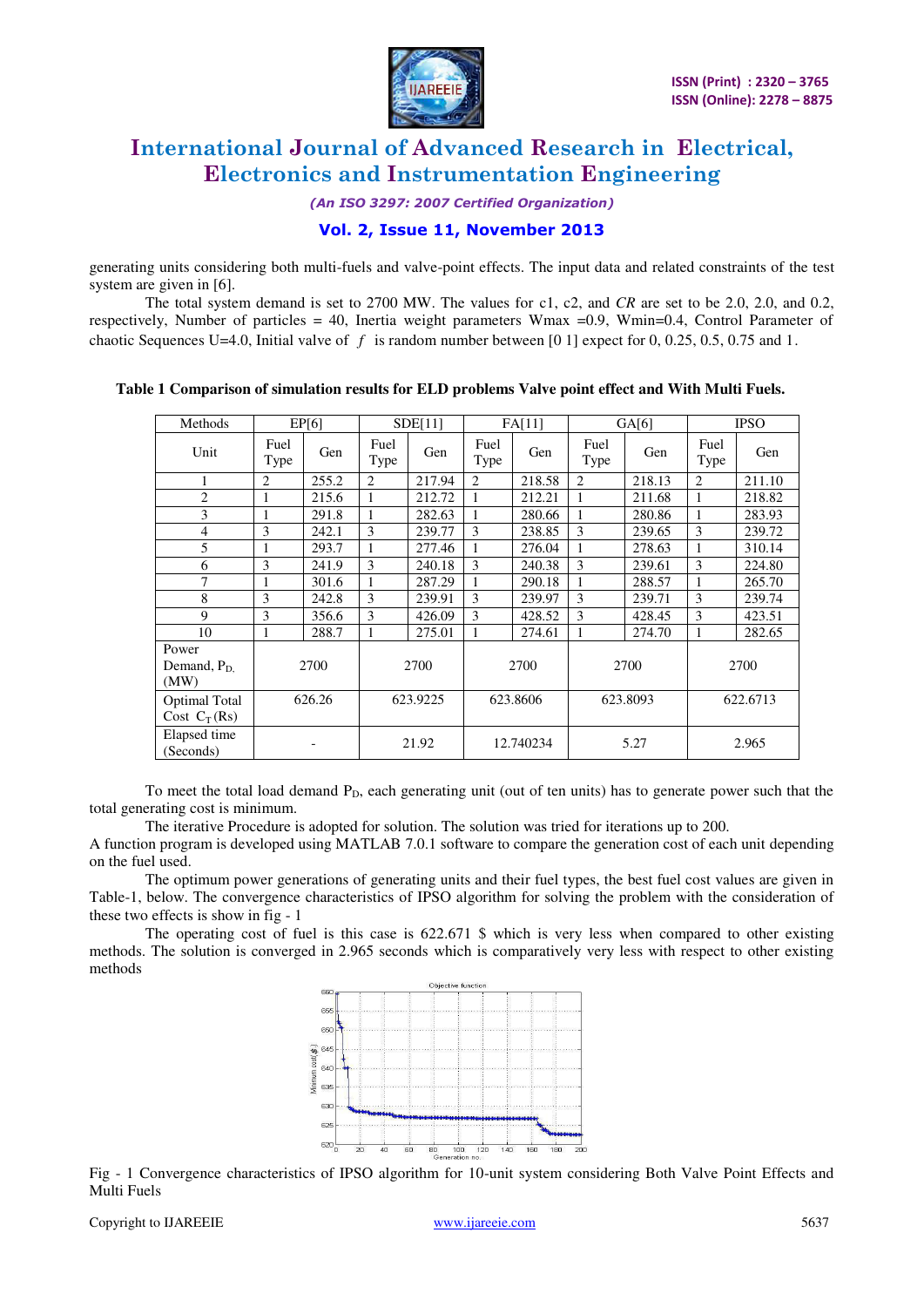

#### *(An ISO 3297: 2007 Certified Organization)*

#### **Vol. 2, Issue 11, November 2013**

#### VII. CONCLUSIONS

 Few reports have been made at units considering both valve-point effects and multiple fuels for the realistic ELD problem, which always exist in real power systems simultaneously. This paper proposes the IPSO technique to solve the practical ELD operation. The realistic ELD problem is complicated because both valve-point loadings and change fuels must be considered. The IPSO helps the proposed algorithm to efficiently search and actively explore the solution, and efficaciously handle constraints of the system.

 The proposed IPSO employs the chaotic sequences as well as the crossover operation to enhance the performance of the conventional PSO. The chaotic sequences combined with the linearly decreasing inertia weights are devised to improve the global searching capability and escape from a local minimum. In addition, the crossover operation is introduced to increase the diversity of the population. These strategies not only improve the global searching ability but also prevent the solution from trapping in a local optimum point. In addition, a more efficient constraint treatment strategy is proposed. The proposed IPSO algorithms have been successfully applied to ELD problems of 10 Unit – Generating system. The proposed IPSO have found better solutions than the other existing methods so far.

The results clearly show that the proposed IPSO framework can be used as an efficient optimizer providing satisfactory solutions for general non convex ELD problems;

#### ACKNOWLEDGEMENT

The authors greatly acknowledge the Directors, Principal and Staff of Electrical and Electronics Engineering Department, Intell Engineering College, Intell campus, Anantapuramu, Andhra Pradesh, India for their continuous support encouragement and the extensive facilities provided to carry out this work.

#### **REFERENCES**

- [1] W. M. Lin, F. S. Cheng, and M. T. Tsay, " Nonconvex economic dispatch by integrated artificial intelligence," *IEEE Trans. Power Syst.*, vol. 16, no. 2, pp. 307–311, May 2001.
- [2] N.Sinha,R. Chakrabarti, and P.K.Chattopadhyay, "Evolutionary programming techniques for economic load dispatch,"*IEEE Trans. Evol.Computat.*, vol. 7, no. 1, pp. 83–94, Feb. 2003.
- [3] Z. L. Gaing, "Particle swarm optimization to solving the economic dispatch considering the generator constraints," *IEEE Trans. Power Syst.*, vol. 18, no. 3, pp. 1187–1195, Aug. 2003.
- [4] T. A. A. Victoire and A. E. Jeyakumar, "Hybrid PSO-SQP for economic dispatch with valve-point effect," *Elect. Power Syst. Res.*, vol.71, pp. 51–59, Sep. 2004.
- [5] J. B. Park, K. S. Lee, J. R. Shin, and K. Y. Lee, "A particle swarm optimization for economic dispatch with non smooth cost functions," *IEEE Trans. Power Syst.*, vol. 20, no. 1, pp. 34–42, Feb. 2005.
- [6] C. L. Chiang, "Improved genetic algorithm for power economic dispatch of units with valve-point effects and multiple fuels," *IEEE Trans.Power Syst.*, vol. 20, no. 4, pp. 1690–1699, Nov. 2005.
- [7] L. S. Coelho and V. C. Mariani, "Combining of chaotic differential evolution and quadratic programming for economic dispatch optimization with valve-point effect," *IEEE Trans. Power Syst.*, vol. 21, no. 2, pp.989–996, May 2006.
- [8] A. I. Selvakumar and K. Thanushkodi, "A new particle swarm optimization solution to non convex economic dispatch problems," *IEEETrans. Power Syst.*, vol. 22, no. 1, pp. 42–51, Feb. 2007.
- [9] R.Balamuragan and S.Subramanian, "Self Adaptive Differential Evolution based Power Economic Dispatch of generators with valve-point effect and multiple fuel option" , International Journal of Computer Science and Engineering, Volume 1, November 1,March 2007 , pp: 10-17
- [10]J.B. Park, Y.W.jeong, J.R. Shin and K.Y.Lee, " An improved Particle Swarm Optimization for Non-Convex Economic Dispatch Problem", IEEE transactions on power systems, vol. 25, No. 1, Feb 2010.
- [11]Sreelekha V, Riya Scaria, "Firefly algorithm based Power Economic Dispatch of generators with valve-point effect and multiple fuel option ",International Journal of Engineering, Volume 3, July 2013,Issue 1, July 2013, pp: 251-256.